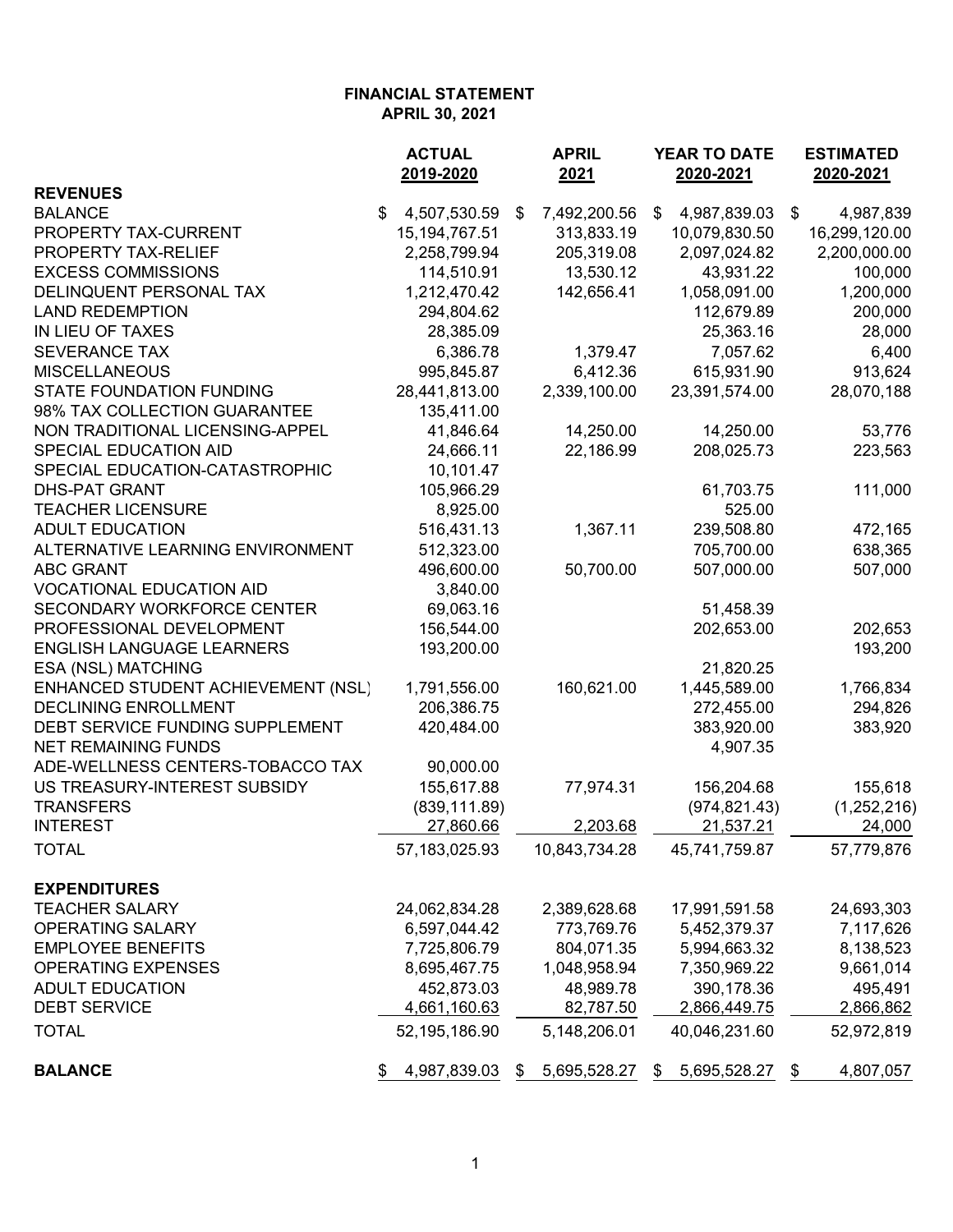|                                             | <b>ACTUAL</b><br>2019-2020 | <b>APRIL</b><br>2021   | <b>YEAR TO DATE</b><br>2020-2021 | <b>ESTIMATED</b><br>2020-2021          |  |  |
|---------------------------------------------|----------------------------|------------------------|----------------------------------|----------------------------------------|--|--|
|                                             | <b>BUILDING FUND</b>       |                        |                                  |                                        |  |  |
| <b>REVENUES</b>                             |                            |                        |                                  |                                        |  |  |
| <b>BALANCE</b>                              | \$<br>4,792,375.09         | 4,952,399.32<br>\$     | $\$\$<br>5,567,998.24            | $\boldsymbol{\mathsf{S}}$<br>5,567,998 |  |  |
| <b>GOOD FAITH DEPOSIT</b>                   | 94,001.53                  |                        | 4,907.35                         |                                        |  |  |
| <b>ACADEMIC FACILITIES PARTNERSHIP</b>      | 3,185,938.12               |                        |                                  |                                        |  |  |
| <b>DEBT SAVINGS TRANSFER</b>                |                            |                        |                                  |                                        |  |  |
| NET REMAINING REFUNDING BONDS               | 3,942,627.85               |                        | (4,907.35)                       |                                        |  |  |
| <b>INTEREST</b>                             | 64,602.72                  | 787.88                 | 8,185.68                         | 50,000                                 |  |  |
| DONATIONS-TURF/SCOREBOARD                   | 210,000.00                 |                        | 35,500.00                        | 189,000                                |  |  |
| <b>REFUND PRIOR YEAR EXPENDITURES</b>       |                            |                        |                                  |                                        |  |  |
| TRANSFER-OPERATING<br><b>TRANSFERS-TURF</b> | 600,000.00<br>8,500.00     |                        | 673,446.42<br>12,500.00          | 1,000,000                              |  |  |
|                                             |                            |                        |                                  |                                        |  |  |
| <b>TOTAL</b>                                | 12,898,045.31              | 4,953,187.20           | 6,297,630.34                     | 6,806,998                              |  |  |
| <b>EXPENDITURES</b>                         |                            |                        |                                  |                                        |  |  |
| <b>LAND</b><br><b>PURCHASED SERVICES</b>    | 434,631.04                 |                        |                                  | 508,280                                |  |  |
| <b>EQUIPMENT &amp; FURNITURE</b>            | 773,265.59                 | 13,029.50<br>11,250.00 | 502,820.46<br>110,751.13         | 10,000                                 |  |  |
| <b>BUILDINGS-REMODELING</b>                 |                            | 418,738.80             | 699,311.23                       |                                        |  |  |
| <b>BUILDINGS-NEW &amp; ADDITIONS</b>        | 5,339,581.27               | (86, 369.84)           | 8,766.76                         |                                        |  |  |
| <b>RENTAL-EQUIPMENT &amp; VEHICLES</b>      |                            |                        |                                  |                                        |  |  |
| <b>FEES</b>                                 | 200.00                     | 750.00                 | 45,769.00                        |                                        |  |  |
| <b>SUPPLIES</b>                             | 131,593.17                 | 9,462.58               | 87,810.58                        | 135,000                                |  |  |
| <b>IMPROVEMENTS</b>                         | 650,776.00                 |                        | 256,075.02                       | 2,721,000                              |  |  |
| <b>TOTAL</b>                                | 7,330,047.07               | 366,861.04             | 1,711,304.18                     | 3,374,280                              |  |  |
| <b>BALANCE</b>                              | 5,567,998.24               | 4,586,326.16           | 4,586,326.16                     | 3,432,718.00                           |  |  |
|                                             |                            |                        |                                  |                                        |  |  |
| <b>BALANCE</b>                              | 3,003,505.70               | 3,696,981.39           | 3,343,691.39                     | 3,343,691.00                           |  |  |
| <b>INTEREST</b>                             | 61,073.80                  |                        | 51,914.99                        | 61,073.00                              |  |  |
| <b>TRANSFERS</b>                            | 279,111.89                 |                        | 301,375.01                       | 292,216                                |  |  |
| <b>SINKING FUND PAYMENTS</b>                |                            |                        |                                  |                                        |  |  |
|                                             |                            |                        |                                  |                                        |  |  |

**BALANCE** 3,343,691.39 3,696,981.39 3,696,981.39 3,696,980 **TOTAL BUILDING FUND** \$ 8,911,689.63 \$ 8,283,307.55 \$ 8,283,307.55 \$ 7,129,698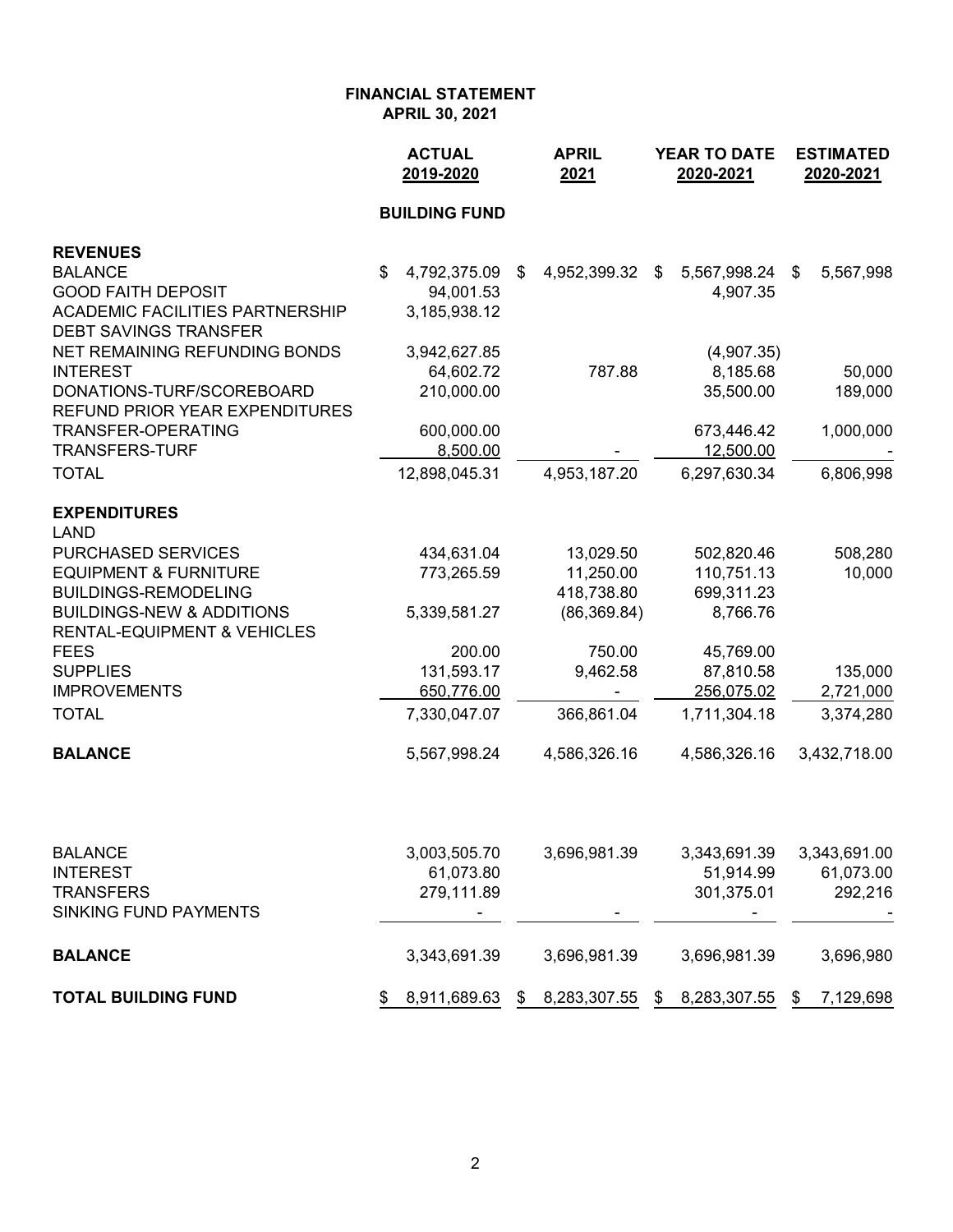|                                                                                                                                                                                                                       |    | <b>ACTUAL</b><br>2019-2020 |    | <b>APRIL</b><br>2021    |    | <b>YEAR TO DATE</b><br>2020-2021 | <b>ESTIMATED</b><br>2020-2021 |                |  |  |  |  |
|-----------------------------------------------------------------------------------------------------------------------------------------------------------------------------------------------------------------------|----|----------------------------|----|-------------------------|----|----------------------------------|-------------------------------|----------------|--|--|--|--|
| <b>BUILDING FUND-ADULT EDUCATION</b>                                                                                                                                                                                  |    |                            |    |                         |    |                                  |                               |                |  |  |  |  |
| <b>REVENUES</b><br><b>BALANCE</b><br><b>GENERAL IMPROVEMENT PAYMENT</b><br><b>REFUND PRIOR YEAR EXPENDITURE</b><br><b>TOTAL</b>                                                                                       | \$ | 4,989.10<br>4,989.10       | \$ | 4,989.10 \$<br>4,989.10 |    | 4,989.10 \$<br>4,989.10          |                               | 4,989<br>4,989 |  |  |  |  |
| <b>EXPENDITURES</b><br><b>ARCHITECT &amp; ENGINEERS</b><br><b>PURCHASED SERVICES</b><br><b>LAND &amp; IMPROVEMENTS</b><br><b>BUILDINGS-NEW &amp; ADDITIONS</b><br><b>SUPPLIES</b><br><b>EQUIPMENT</b><br><b>TOTAL</b> |    |                            |    |                         |    |                                  |                               |                |  |  |  |  |
| <b>BALANCE</b>                                                                                                                                                                                                        | \$ | 4,989.10                   | \$ | 4,989.10                | \$ | 4,989.10                         | \$                            | 4,989          |  |  |  |  |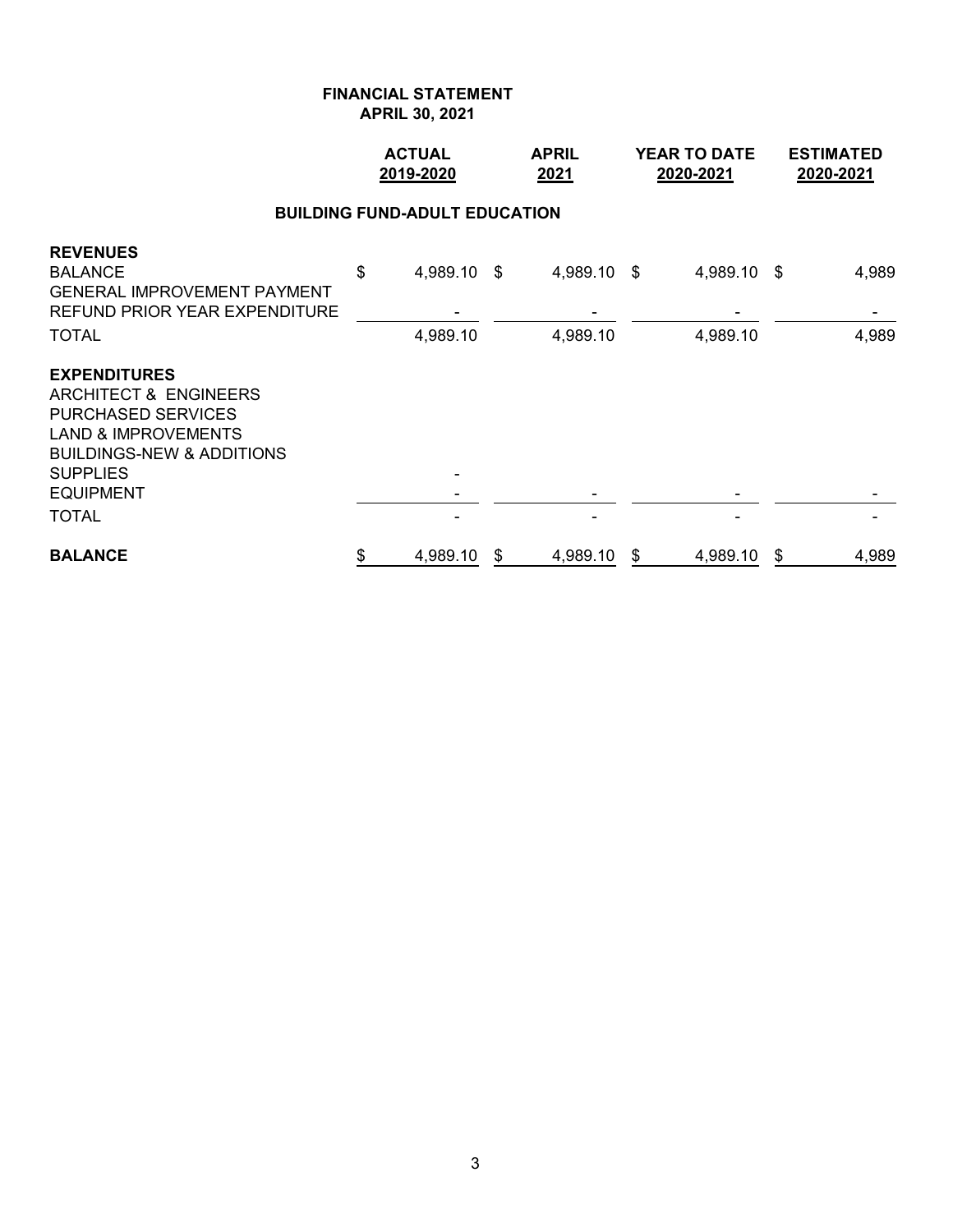|                                           | <b>ACTUAL</b><br>2019-2020 |                         |    | <b>APRIL</b><br>2021 | YEAR TO DATE<br>2020-2021 |              | <b>ESTIMATED</b><br>2020-2021 |           |
|-------------------------------------------|----------------------------|-------------------------|----|----------------------|---------------------------|--------------|-------------------------------|-----------|
|                                           |                            | <b>FEDERAL PROGRAMS</b> |    |                      |                           |              |                               |           |
| <b>REVENUES</b>                           |                            |                         |    |                      |                           |              |                               |           |
| <b>BALANCE</b>                            | \$                         | 190,486.36 \$           |    | $(705, 675.53)$ \$   |                           | 79,897.93    | \$                            | 79,898    |
| TITLE I,                                  |                            | 1,658,127.44            |    | 64,440.32            |                           | 1,730,030.12 |                               | 2,569,366 |
| ARKANSAS MEDICAID PROGRAM                 |                            | 107,724.60              |    | 12,485.82            |                           | 107,260.13   |                               | 30,711    |
| TITLE VI-B,                               |                            | 1,228,712.98            |    | 93,410.04            |                           | 988,011.10   |                               | 1,404,351 |
| <b>IDEA EARLY CHILDHOOD</b>               |                            |                         |    | 4,411.30             |                           | 35,355.40    |                               | 59,433    |
| <b>ARMAC</b>                              |                            | 275,374.26              |    | 74,476.92            |                           | 337,486.96   |                               | 268,512   |
| <b>VOCATIONAL REHABILITATION SERVICES</b> |                            |                         |    |                      |                           | 4,800.00     |                               |           |
| TITLE I, MIGRANT                          |                            | 121,677.44              |    | 10,003.26            |                           | 79,061.74    |                               | 143,339   |
| <b>TITLE IIA</b>                          |                            | 292,649.09              |    |                      |                           | 240,675.90   |                               | 240,040   |
| <b>TITLE III</b>                          |                            | 64,772.42               |    | 40.34                |                           | 35,300.12    |                               | 64,861    |
| TITLE IV                                  |                            | 120,951.91              |    |                      |                           | 128,956.61   |                               | 128,430   |
| DHS CHILD CARE                            |                            |                         |    |                      |                           | 24,000.00    |                               |           |
| ADE COVID EMERGENCY LEAVE                 |                            |                         |    |                      |                           | 330,512.83   |                               |           |
| <b>CARES ACT ESSER I</b>                  |                            | 18,019.97               |    | 9,367.43             |                           | 1,369,118.08 |                               | 1,329,498 |
| <b>ESSER II</b>                           |                            |                         |    | 663,378.53           |                           | 717,575.14   |                               |           |
| CARES ACT-SCHOOL MEALS                    |                            |                         |    |                      |                           | 183,495.24   |                               |           |
| <b>ROTC REIMBURSEMENT</b>                 |                            | 30,625.81               |    | 2,137.67             |                           | 31,699.38    |                               | 41,582    |
| <b>ADULT ED</b>                           |                            | 160,919.83              |    | 5,748.55             |                           | 117,074.57   |                               | 206,695   |
| <b>TOTAL</b>                              |                            | 4,270,042.11            |    | 234,224.65           |                           | 6,540,311.25 |                               | 6,566,716 |
| <b>EXPENDITURES</b>                       |                            |                         |    |                      |                           |              |                               |           |
| <b>TITLE I</b>                            |                            | 2,055,616.99            |    | 99,742.12            |                           | 2,188,229.57 |                               | 2,569,366 |
| ARKANSAS MEDICAID PROGRAM                 |                            | 78,725.03               |    | 9,032.57             |                           | 118,747.10   |                               | 87,934    |
| <b>TITLE VI-B</b>                         |                            | 1,256,769.58            |    | 162,750.59           |                           | 1,143,450.01 |                               | 1,404,351 |
| <b>IDEA EARLY CHILDHOOD</b>               |                            |                         |    | 5,930.48             |                           | 41,285.88    |                               | 59,433    |
| <b>ARMAC</b>                              |                            | 386,905.66              |    | 22,569.47            |                           | 226,079.25   |                               | 291,187   |
| <b>VOCATIONAL REHABILITATION SERVICES</b> |                            |                         |    |                      |                           | 4,799.99     |                               |           |
| TITLE I, MIGRANT                          |                            | 121,677.44              |    | 14,684.63            |                           | 93,746.37    |                               | 143,339   |
| ADE COVID EMERGENCY LEAVE                 |                            |                         |    | 352.22               |                           | 330,512.83   |                               |           |
| CARES ACT (ESSER I)                       |                            | 18,019.97               |    | 18,547.20            |                           | 1,394,749.36 |                               | 1,329,498 |
| CARES ACT-SCHOOL MEALS                    |                            |                         |    | 486,677.23           |                           | 670,172.47   |                               |           |
| CARES ACT (ESSER II)                      |                            |                         |    |                      |                           | 707,871.98   |                               |           |
| <b>ROTC</b>                               |                            | 30,625.81               |    | 2,904.52             |                           | 36,096.41    |                               | 41,582    |
| <b>ADULT EDUCATION</b>                    |                            | 160,919.83              |    | 19,590.12            |                           | 157,866.75   |                               | 206,695   |
| DHS CHILD CARE                            |                            |                         |    | 14,821.02            |                           | 14,821.02    |                               |           |
| <b>TITLE IIA</b>                          |                            |                         |    |                      |                           |              |                               | 240,040   |
| <b>TITLE III</b>                          |                            | 64,772.42               |    | 276.45               |                           | 35,536.23    |                               | 64,861    |
| TITLE IV                                  |                            | 16,111.45               |    |                      |                           |              |                               | 128,430   |
| <b>TOTAL</b>                              |                            | 4,190,144.18            |    | 857,878.62           |                           | 7,163,965.22 |                               | 6,566,715 |
| <b>BALANCE</b>                            | \$                         | 79,897.93               | \$ | $(623, 653.97)$ \$   |                           | (623,653.97) | \$                            |           |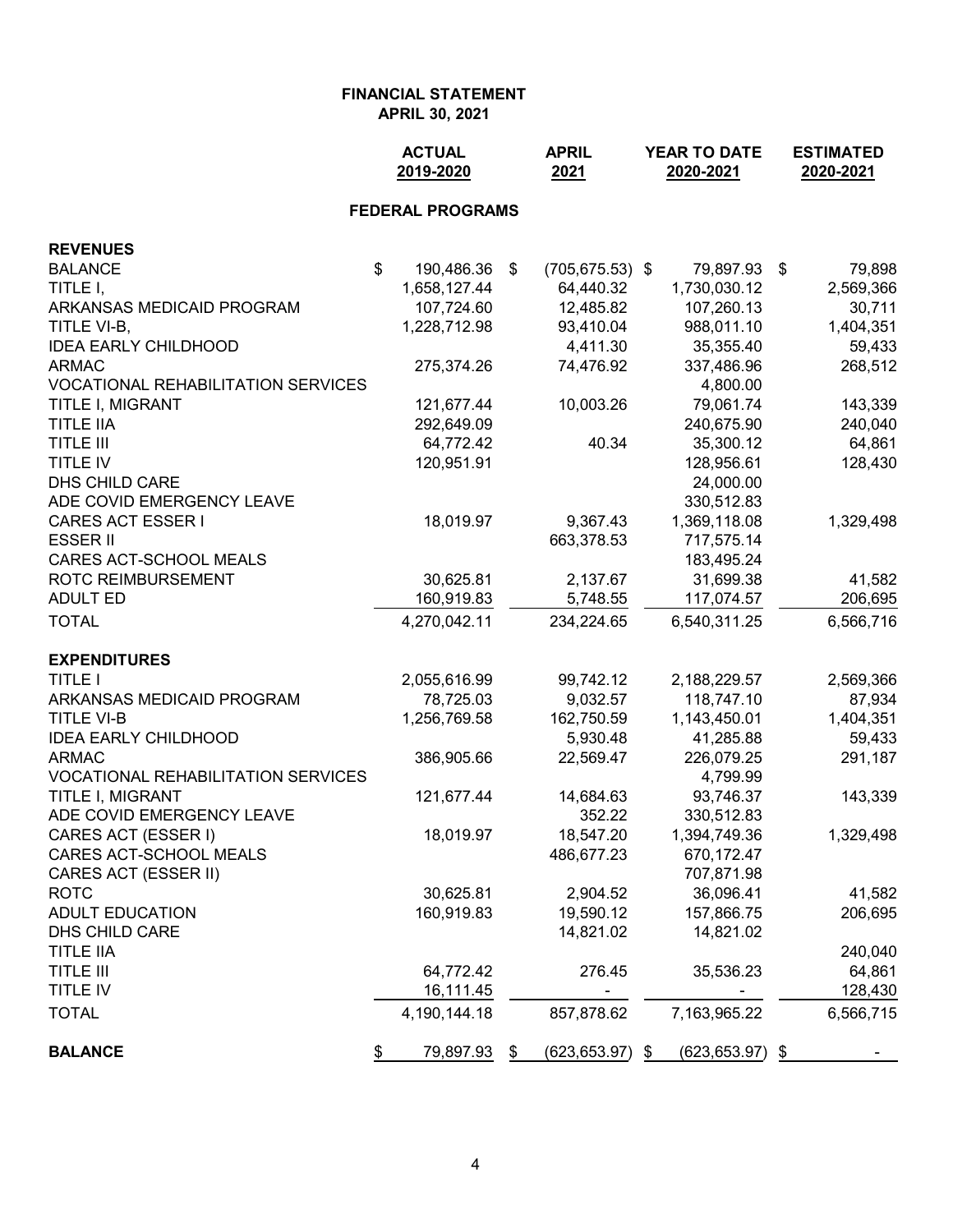|                                    |    | <b>ACTUAL</b><br>2019-2020 |   | <b>APRIL</b><br>2021 | <b>YEAR TO DATE</b><br>2020-2021 |                 |  | <b>ESTIMATED</b><br>2020-2021 |  |  |  |  |
|------------------------------------|----|----------------------------|---|----------------------|----------------------------------|-----------------|--|-------------------------------|--|--|--|--|
| <b>SCHOOL LUNCH PROGRAM</b>        |    |                            |   |                      |                                  |                 |  |                               |  |  |  |  |
| <b>REVENUES</b>                    |    |                            |   |                      |                                  |                 |  |                               |  |  |  |  |
| <b>BALANCE</b>                     | \$ | 857,133.54 \$              |   | 488,995.24 \$        |                                  | 646,895.40 \$   |  | 646,895                       |  |  |  |  |
| <b>LUNCH &amp; BREAKFAST SALES</b> |    | 284,610.06                 |   | 2,445.70             |                                  | 26,642.89       |  | 327,000                       |  |  |  |  |
| <b>REIMBURSEMENT</b>               |    | 1,790,488.98               |   | 478,196.02           |                                  | 1,845,045.05    |  | 2,253,000                     |  |  |  |  |
| <b>LUNCH CHARGES</b>               |    |                            |   |                      |                                  |                 |  | 40,000                        |  |  |  |  |
| <b>OTHER INCOME</b>                |    | 64,414.90                  |   | 7,909.02             |                                  | 50,274.72       |  | 90,300                        |  |  |  |  |
| <b>TOTAL</b>                       |    | 2,996,647.48               |   | 977,545.98           |                                  | 2,568,858.06    |  | 3,357,195                     |  |  |  |  |
| <b>EXPENDITURES</b>                |    |                            |   |                      |                                  |                 |  |                               |  |  |  |  |
| <b>SALARIES</b>                    |    | 1,275,105.37               |   | 148,331.27           |                                  | 994,692.74      |  | 1,308,323                     |  |  |  |  |
| <b>BENEFITS</b>                    |    | 366,883.99                 |   | 40,029.06            |                                  | 285,984.37      |  | 381,711                       |  |  |  |  |
| <b>FOOD PURCHASES</b>              |    | 591,026.07                 |   | 97,078.10            |                                  | 526,957.48      |  | 945,000                       |  |  |  |  |
| <b>OTHER EXPENSES</b>              |    | 116,736.65                 |   | 7,272.82             |                                  | 76,388.74       |  | 175,000                       |  |  |  |  |
| <b>TOTAL</b>                       |    | 2,349,752.08               |   | 292,711.25           |                                  | 1,884,023.33    |  | 2,810,034                     |  |  |  |  |
| <b>BALANCE</b>                     | \$ | 646,895.40                 | S | 684,834.73           | \$.                              | 684,834.73      |  | 547,161                       |  |  |  |  |
| <b>TOTAL BALANCES</b>              |    | \$14,631,311.09            |   | \$14,045,005.68      |                                  | \$14,045,005.68 |  | \$12,488,905.00               |  |  |  |  |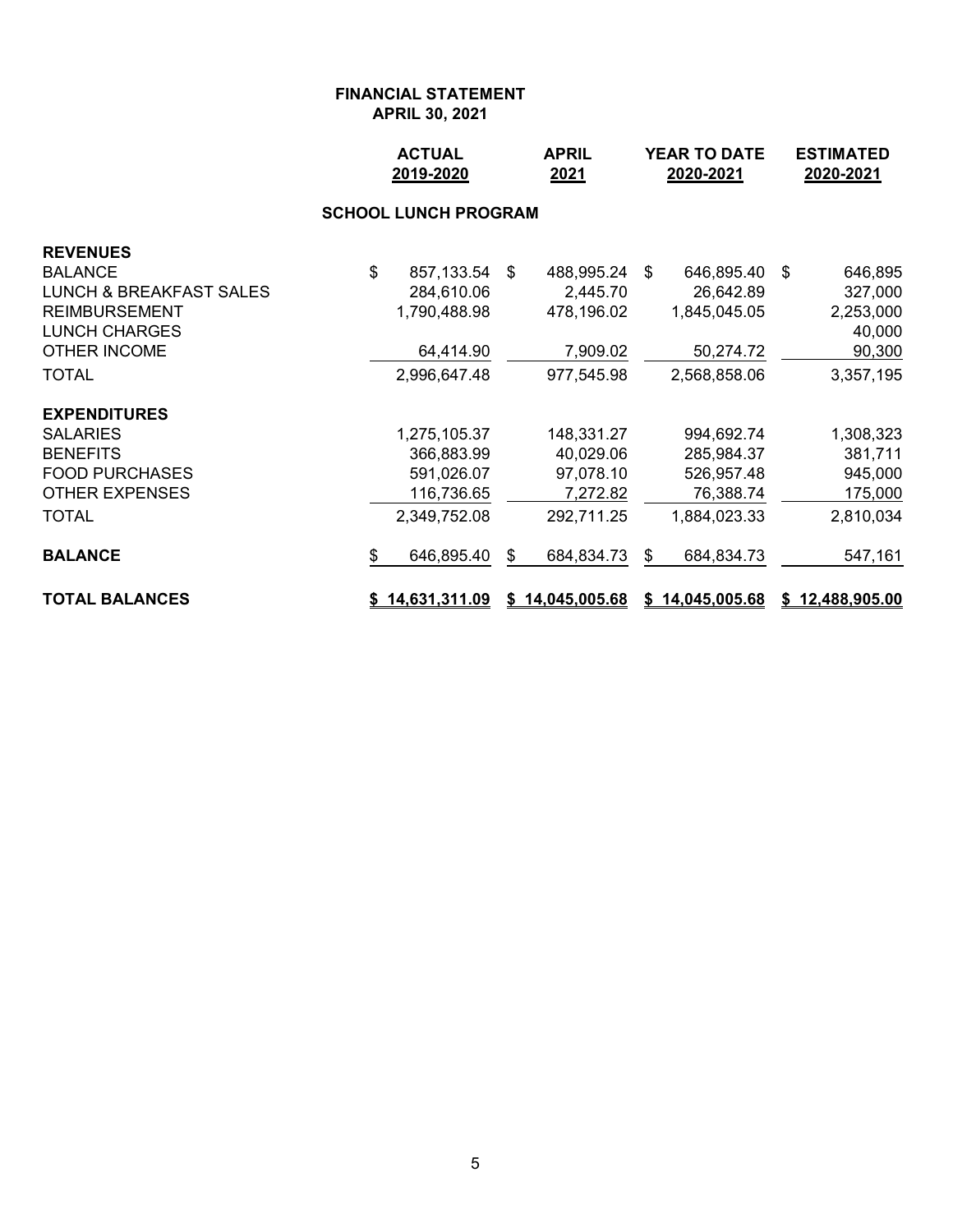## **ACTUAL APRIL YEAR TO DATE 2019-2020 2021 2020-2021**

#### **SCHOOL ACTIVITY ACCOUNTS**

| <b>BALANCE</b>                         | 571,961.98          | S. | 639,749.47 | S  | 639,749.47   |
|----------------------------------------|---------------------|----|------------|----|--------------|
|                                        | 705,868.36          |    | 34,247.87  |    | 420,482.16   |
| <b>DUES &amp; FEES</b>                 | 43,743.25           |    | (3,935.00) |    | 16,404.46    |
| <b>FIXED ASSETS</b>                    | 27,907.61           |    |            |    | 3,433.46     |
| <b>SUPPLIES &amp; MATERIALS</b>        | 448,755.64          |    | 29,013.23  |    | 298,263.44   |
| <b>PURCHASES SERVICES</b>              | 185,461.86          |    | 9,140.10   |    | 88,971.82    |
| <b>BENEFITS</b>                        |                     |    | 5.36       |    | 2,384.80     |
| <b>EXPENDITURES</b><br><b>SALARIES</b> |                     |    | 24.18      |    | 11,024.18    |
| <b>TOTAL</b>                           | 1,277,830.34        |    | 673,997.34 |    | 1,060,231.63 |
| <b>MISCELLANEOUS</b>                   | 4,296.59            |    |            |    | 2,569.18     |
| PRIVATE CONTRIBUTIONS                  | 117,414.58          |    | 9,106.40   |    | 91,399.14    |
| OTHER COMMUNITY SERVICES               | 5,647.33            |    |            |    | 2,140.80     |
| OTHER STUDENT ACTIVITIES               | 99,912.92           |    | 8,415.50   |    | 104,356.89   |
| STUDENT SPONSORED SALES                | 166,724.86          |    | 4,726.01   |    | 118,468.41   |
| <b>SCHOOL SPONSORED SALES</b>          | 120,899.50          |    | 6,630.56   |    | 37,258.82    |
| <b>ADMISSIONS</b>                      | 148,528.94          |    | 13,303.00  |    | 132,076.41   |
| <b>BALANCE</b>                         | \$<br>614,405.62 \$ |    | 631,815.87 | -S | 571,961.98   |
| <b>REVENUES</b>                        |                     |    |            |    |              |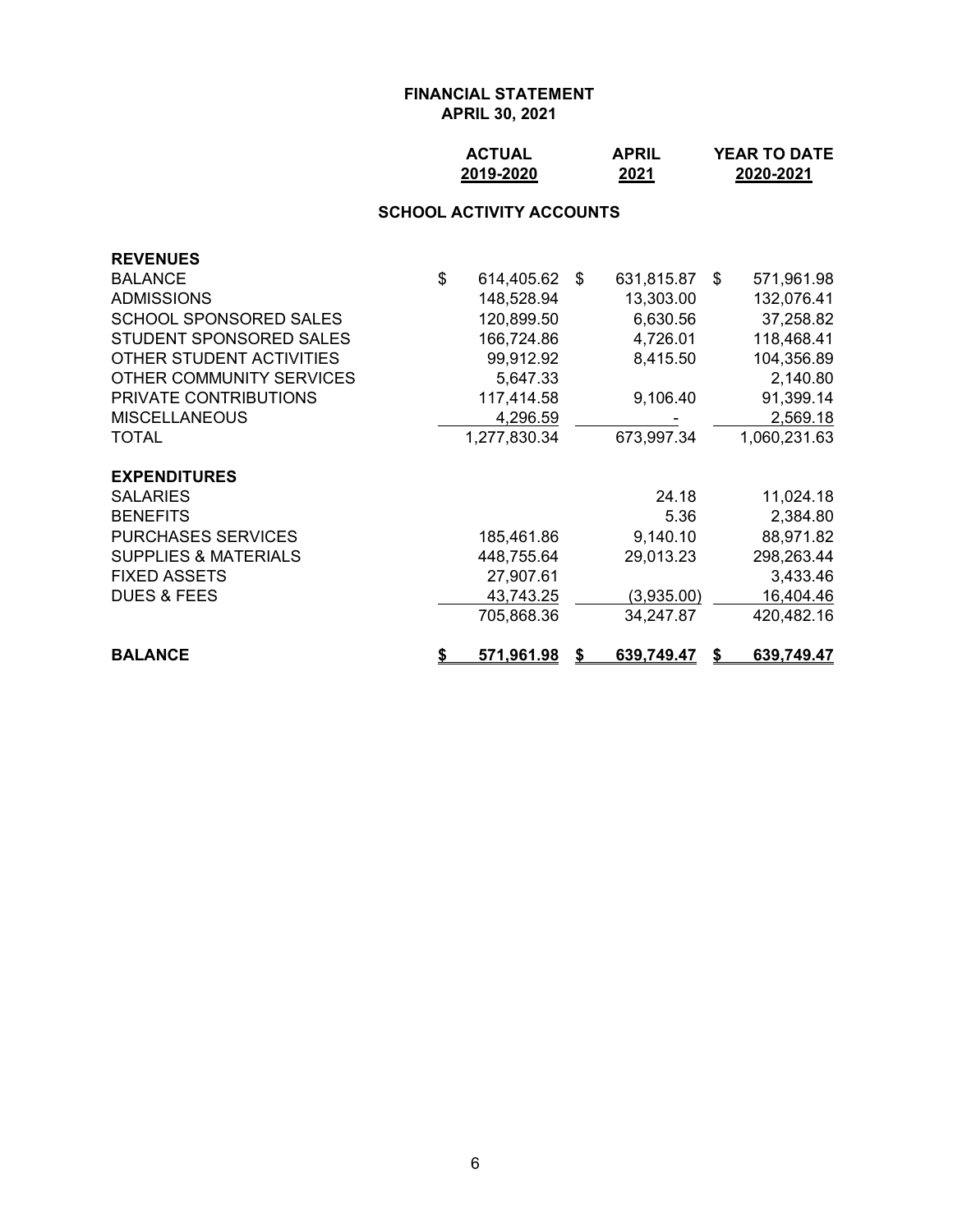#### **CITIZENS BANK ACCOUNT BALANCES APRIL 30, 2021**

CHECKING ACCOUNT #0376886401 \$7,710,747.96

## **SCHEDULE OF INVESTMENTS APRIL 30, 2021**

PURCHASED CERTIFICATE OF DEPOSIT 03/04/2021 IN THE AMOUNT OF \$3,711,421.84 AT A RATE OF .30% MATURING 05/04/2021 3.711,421.84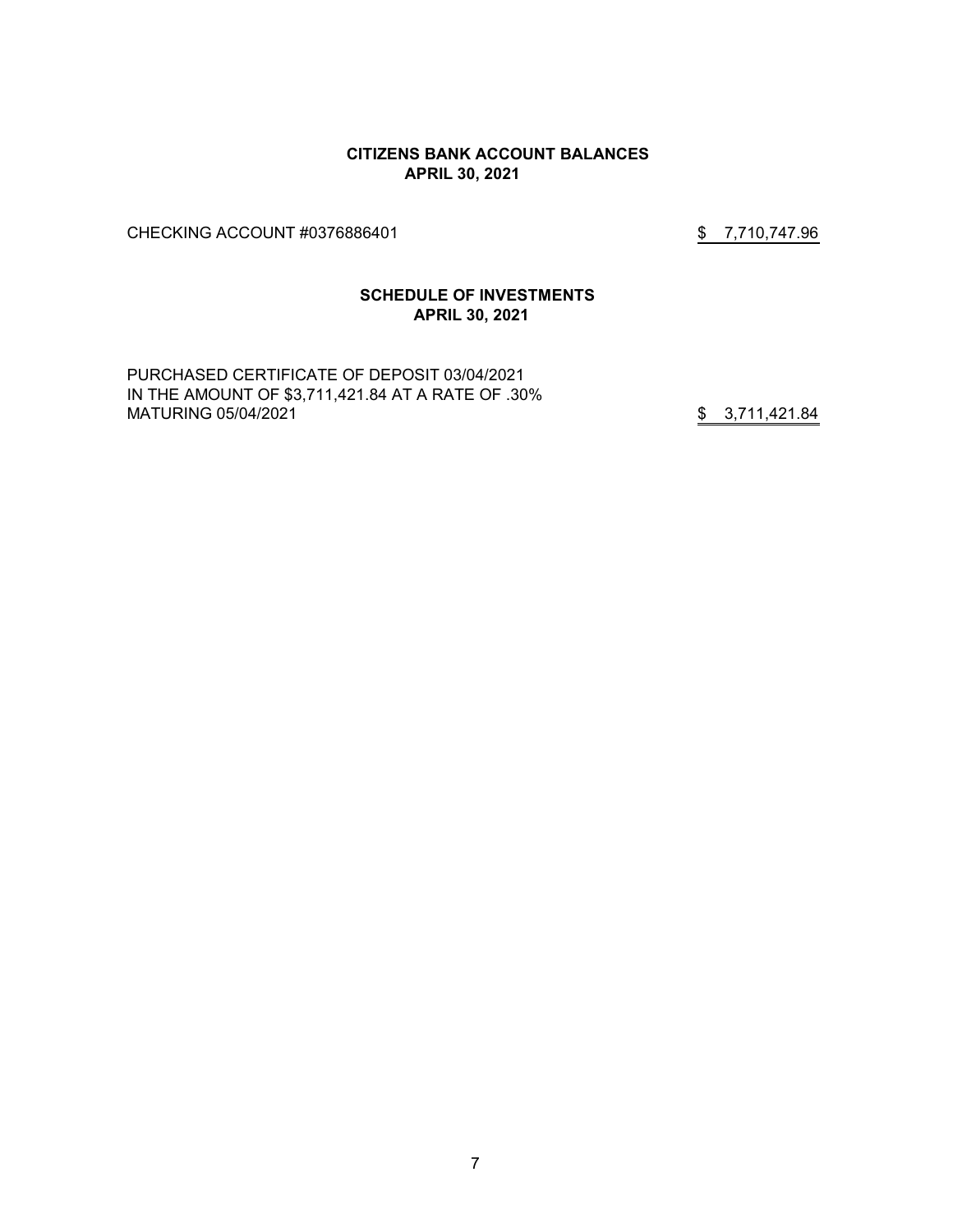# **MISCELLANEOUS INCOME ACCOUNT ANALYSIS APRIL 2021**

| <b>OPERATING FUNDS</b>                    | <b>APRIL</b> | <b>YEAR TO DATE</b> |
|-------------------------------------------|--------------|---------------------|
| <b>G/T ADVANCED PLACEMENT</b>             |              | 12,700.00           |
| <b>ARVEST GRANT - BASEBALL</b>            |              |                     |
| NBC STATE BONUS PASS THRU                 |              |                     |
| ADE COMPUTER SCIENCE BONUS PASS THRU      |              | 4,702.78            |
| PRIVATE DONATIONS                         |              | 20.25               |
| POINTER PLACE REIMBURSEMENT               | 6,000.00     | 12,000.00           |
| BASKETBALL REIMBURSE SCORING TABLE        |              | 13,357.51           |
| <b>EARLY CARE &amp; EDUCATION GRANT</b>   |              |                     |
| AR SCHOOL RECOGNITION                     |              |                     |
| GENERAL IMPROVEMENT FUND GRANT-ADULT ED   |              |                     |
| NEW CTE PROGRAM START UP GRANTS           |              | 20,120.56           |
| FACILITIES & TRANSPORTATION REIMBURSEMENT |              | 96.63               |
| PERCENTAGE THEATER ADMISSIONS             |              |                     |
| <b>MASCOT ROYALTIES</b>                   |              | 581.27              |
| <b>HALL OF HONOR</b>                      |              |                     |
| <b>REIMBURSEMENT FEES</b>                 |              | 95.84               |
| PRIOR YEAR LUNCH CHARGES                  |              | 275.55              |
| <b>GAME &amp; FISH GRANT</b>              |              | 22,939.41           |
| <b>REFUND PRIOR YEAR EXPENSES</b>         | (159.21)     | 25,318.20           |
| CAREER NEW PROGRAM START UP               |              |                     |
| <b>EMPLOYEE JURY/SUBPOENA FEES</b>        |              | 15.00               |
| HANNA OIL-GAS & ROYALTY                   | 17.32        | 17.32               |
| STEPHENS PRODUCTION-GAS ROYALTIES         |              | 78.42               |
| WAELDER OIL & GAS-GAS ROYALTIES           |              | 2.06                |
| <b>XTO ENERGY-GAS ROYALTY</b>             |              |                     |
| MERIT ENERGY-GAS ROYALTY                  | 238.24       | 1,972.69            |
| SALE OF FIXED ASSETS & SUPPLIES           |              | 19,564.00           |
| <b>REBATE</b>                             |              | 5,539.87            |
| ATU-REIMBURSEMENT CONCURRENT CREDIT       |              | 420,848.00          |
| <b>JATC-FEES</b>                          |              |                     |
| PAYROLL REIMBURSEMENT-TRANSFER            | 171.01       | 13,743.88           |
| FEDERAL FLOOD CONTROL                     |              | 92.92               |
| FEDERAL MINERAL LEASE                     |              | 5.80                |
| PROPERTY DAMAGES REIMBURSEMENTS           | 145.00       | 27,808.94           |
| <b>ETS HONORARIUM</b>                     |              | 40.00               |
| <b>USAC E-RATE</b>                        |              |                     |
| BLUEBIRD WNC445 SPECTRUM LEASE            |              | 13,995.00           |
| <b>PHOTOGRAPHY</b>                        |              |                     |
| <b>TOTAL</b><br>\$                        | 6,412.36     | 615,931.90<br>\$    |
|                                           |              |                     |